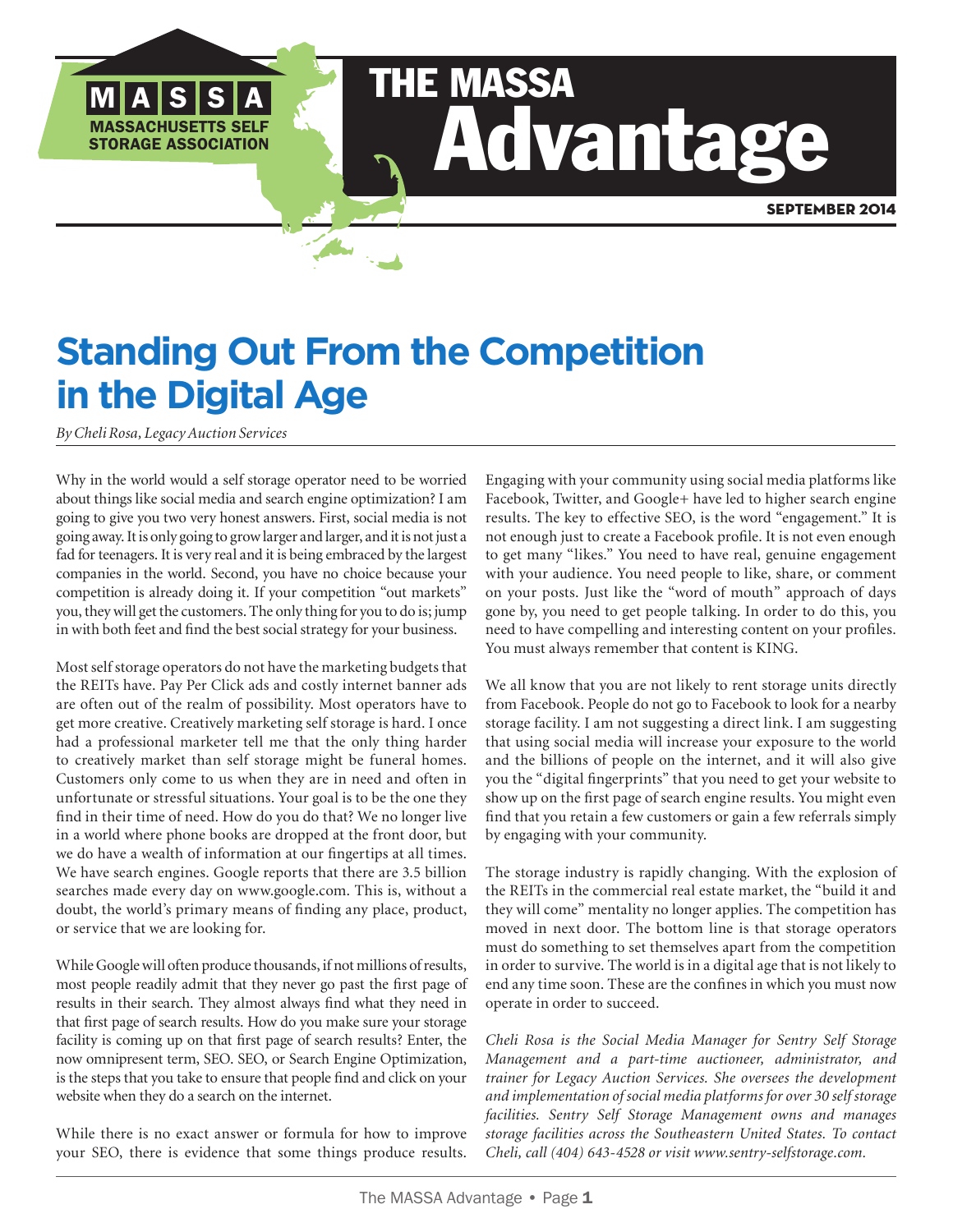end a state of the Published by the  $\overline{R}$ rubilistied by the<br>Massachusetts Self Storage Association *Institute (MASSA), P.O. Box 417,* East Granby, CT 06026-0417<br>Carl 2006, Addis contact of membership. Advertisers contact of the membership. Advertisers contact of the membership. The membership of the membership. The membership of the membership. Contact o  $(617)$  600-4481, (860) 228-1337 fax,  $(617)$ maselfstorage@maselfstorage.org masenstorage@masenstorage.org<br>www.maselfstorage.org electronical music to construction of the construction of the construction of the construction of the construction of the construction of the construction of the construction of the construction of the construction of the The SSA puts on a very good educational and trade show event – hope I see you

P.O. Box 417, East Granby, CT 06026-0417

**The Massa Advantage is a quarterly** publication and is a benefit of membership. Advertisers contact the office to reserve space. All editorial and advertising reserve space. All editorial and advertising<br>copy should be submitted electronically to massa@maselfstorage.org. Directors Next editorial/advertising deadline: **October 30, 2014** signage.

#### **MASSA Board of Directors**  $7.68877$   $\frac{1}{2}$

**President**

**Steve Tranni (2014)** Stor-U-Self 781-272-2899 x116 Jessica Lamoureux (2015) stranni@storuself.com/<br>Bruen Didio Associates Stranni  $20 \text{ nm}$ 30 $20 \text{ nm}$ 

#### **Vice President Vice President**

Michael Kane (2014) **Ashland, MA 01721** 508-881-8550 Michael Barker (2015)<br>508-881-8550 Michael Barker (2015) **mg.kane@verizon.net** 

#### **Secretary/Treasurer**

**IMMEDIATE PAST PRESIDENT PRESIDENT PRESIDENT PRESIDENT PRESIDENT PRESIDENT PRES Self Storage Center** 401-529-1129 cell anstorage@asabri.com

#### **Past President**

Morgan Hanlon (2014) morgan Hanlon (2014)<br>Casey Real Estate Investment, LLC 646-649-2586 morgan@stileslakeinvestors.com State Insurance Insurance Insurance Insurance Insurance Insurance Insurance Insurance Insurance Insurance Insu<br>State Insurance Insurance Insurance Insurance Insurance Insurance Insurance Insurance Insurance Insurance Insu

#### **Directors**

Paul Maglio (2015) **Storage Auction Solutions** 978-777-5850 770-562-2850, robh@janusintl.com paul@storageauctionsolutions.com Brian Riva (2015)

**Connie Neville (2014) Sperry Van Ness | Commercial Realty** 781-372-7221 nevillec@svn.com

> **2015** Kellee Snyder (2015) Stor-U-Self info@millplainselfstorage.com 719-938-7757 woburn@storuself.com

المسيح المسيح المسيح المسيح المسيح المسيح المسيح المسيح المسيح المسيح المسيح المسيح المسيح المسيح المسيح المسي<br>المسيح المسيح المسيح المسيح المسيح المسيح المسيح المسيح المسيح المسيح المسيح المسيح المسيح المسيح المسيح المسي 2016 (2016)<br>203-915-8794, Peter Solutions<br>203-915-8794, Peter Solutions 508-832-2928 svayo@caseystoragesolutions.com<br>EXEC<sub>O</sub>SYAyo@caseystoragesolutions.com svayu@caseystu

#### **COME NEW MEMBERS** there. Speaking of the SSA, please in me to congratulate past CTSSA president JR and JR and JR and JR and JR and JR and JR and JR and JR and JR and JR and JR and JR and JR and JR and JR and JR and JR and JR and JR and JR a

**Gayla Bartlett**, Cranney Self Storage, Danvers, MA

I look forward to attending the SSA spring conference next month in Atlanta.

It's time to start thinking about preparing for spring and the busy season ahead.

**Nick Bilava**, Storage.com, Omaha, NE maintenance proposals, plan to have HVAC systems serviced, assess winter damage

**Lisa Chapdelaine**, East Longmeadow Self Storage, assessed the pavement and general exterior and general exterior and general exterior of the property including  $\sim$ 

**Kenneth Jones**, Hillcrest Holdings, Brookfield, MA

**Andrea Fawcett**, All From 1 Supply, Norwalk, CA

**Ron Pheifer**, A H Storage, Holliston, MA

**Welcome New Members!**

Charlie Fritts

### *CTSSA President* **Northeast Self Storage Tradeshow**

MEMBER NEWS See details page 5. Go to **www.maselfstorage.org**  October 1 - 2, 2014 | Mohegan Sun, Uncasville, CT Biggest self storage event in New England. for link to registration.

## **There is strength in John Papuette, Hometown Self Storage, LLC, Pompette, CTV** Nick Bilava, Storage.com, Omaha, NE

If you know someone in the industry who should be a member but isn't, forward their contact information to the office. **www.maselfstorage.org**



#### www.rabco.com

CB C047783 FL CB C058975 FL 0039288 NV 744207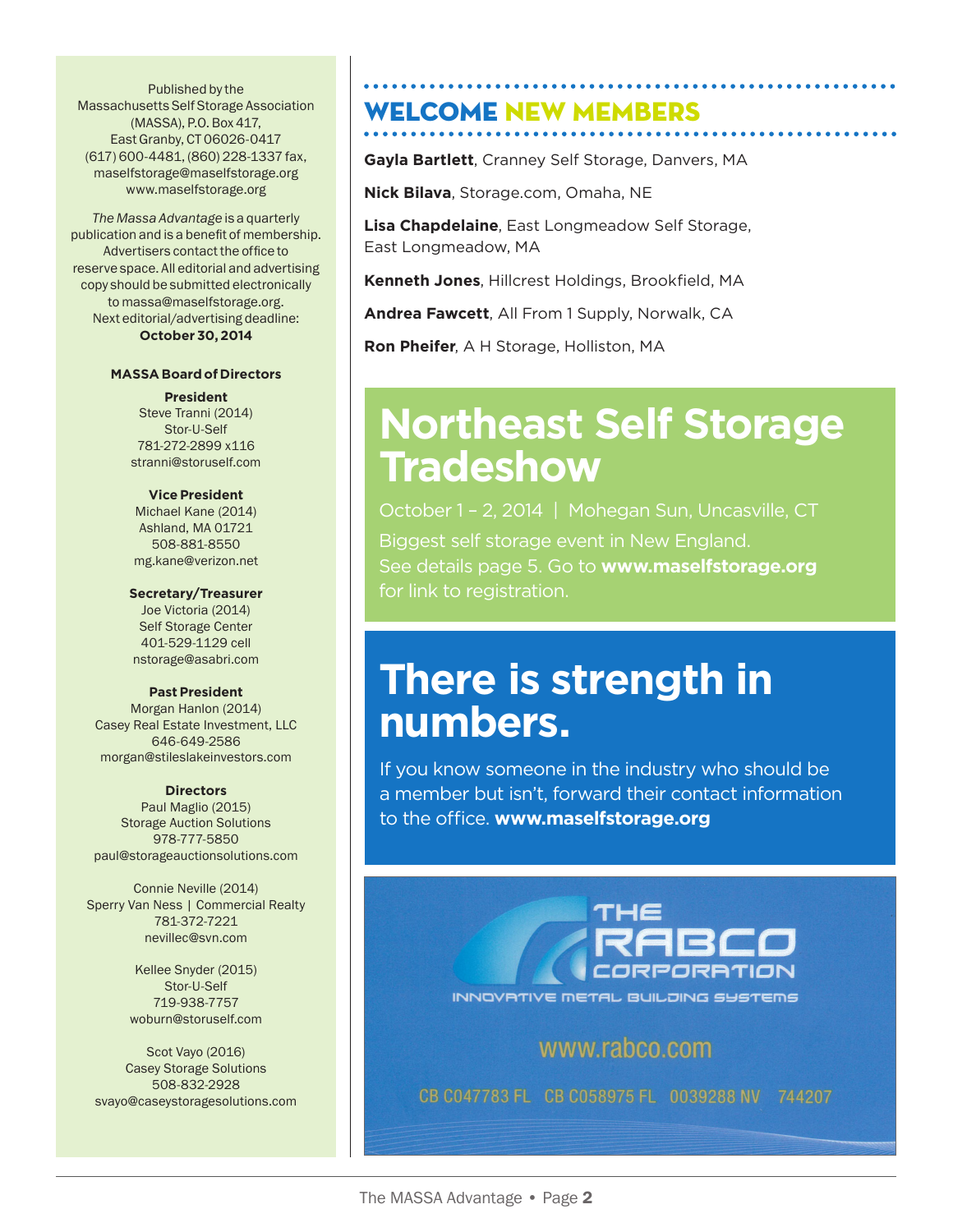## **5 Good Reasons to Add Mobile Site**

## *Self-Storage Internet Marketing For Customers On The Go*

*By Norman Schulman, Rick Yonis & Izzat A. Dajani*

According to Luke Wroblewski, the internationally recognized digital product leader, "Ignoring a Mobile site is like a record company clinging to CDs while digital passes them by.", following are five good reasons to add a mobile site to your self-storage Internet marketing repertoire:

#### **1. Mobile Screen Size. Smart phones are designed to be held in your hand.**

Common sense tells us that what fits on a 15" monitor will not fit on 3.56" screen. Trying to make it work takes time and lots of scrolling and zooming. So there is no question that if your website is not optimized for mobile devices or isn't mobile compatible, viewers will take much longer to find the information they are looking for. While the Mobile website should be a smaller version of the standard website, it is essential that it be designed differently to accommodate the mobile user. Text needs to be large, buttons need to be thumb friendly, phone numbers need to be auto-dial-able, and navigation should be easy with just the touch of a finger.

#### **2. Faster Load Time.**

"Time is of the essence" for younger and affluent people on the go. The Canadian company StrangeLoop, specialists in Web Performance Optimization, tell us "74% of Mobile users say they'll bounce after waiting 5 seconds or even less for a Mobile website to load."

#### **3. Mobile Search is Different.**

Fact, not fiction! Mobile websites get indexed separately by search engine companies. Your regular website may have good organic rankings but if you don't have a Mobile site, you probably will not come up in a mobile user's search results. On the positive side, if you have a mobile site, chances are pretty good that you will be found by local mobile users.

Fifty percent of all local searches are made on Mobile devices and this figure is growing. Without a mobile site, how can you possibly capture any new prospects?

#### **4. Mobile Sites Drive Traffic to Location.**

Isn't your website's purpose to drive traffic to your location? Consumers do research on the go by using their smart phones to search for information. For example, a potential customer has just moved to town. Their only connection to the Web is through a smart phone and they have a bunch of extra furniture they need to store. They want to know where the closest self storage property is located and they would like directions to get there. For you, the self storage operator, to capture this prospect means that your Mobile Website needs to show available storage, rates, promotions, directions with a map, and a telephone number that can be automatically dialed.

#### **5. Provide a Place for eCommerce Transactions.**

A Mobile website should provide the medium to reserve storage space, obtain a quote, or pay a month's rent. Consider this scenario for example, a prospective customer needs a 5' X 10' climate controlled unit on the first or second floor and she is ready to reserve a unit on the spot. On her smart phone, she does a self storage local search and ends up on a site that isn't mobile compatible. After trying to navigate with lots of scrolling and pinching, she gives up and goes back to search to find another. The next site is a Mobile site and she quickly finds what she is looking for, ends up reserving the space, and is on her way.

Lesson learned, Mobile site are indeed mobile user friendly.

*Norman Schulman, Rick Yonis & Izzat A. Dajani have over 35 years combined experience in Self Storage Management and Computer related industries. They jointly manage Crucialclicks.com which is a Web Design & SEO company that specializes in the Self Storage sector. To reach them call (888) 894-0422, e-mail thepoweroftheclick@ crucialclicks.com or visit Crucialclicks.com.*

## **Attention Members!**

As the legislative session progresses, MASSA will need your help. Please be prepared to call or e-mail your elected officials when asked. If your home or company addresses are located in Senator Moore's, Representative Wagner's, or Representative Basile's districts, please let the association know at **massa@maselfstorage.org**.

Likewise, please let MASSA know if you know any other elected officials at the State House. If you are unsure of who represents your district, please visit **www.malegislature.gov/ People/Search** 

and type in your city and zip code.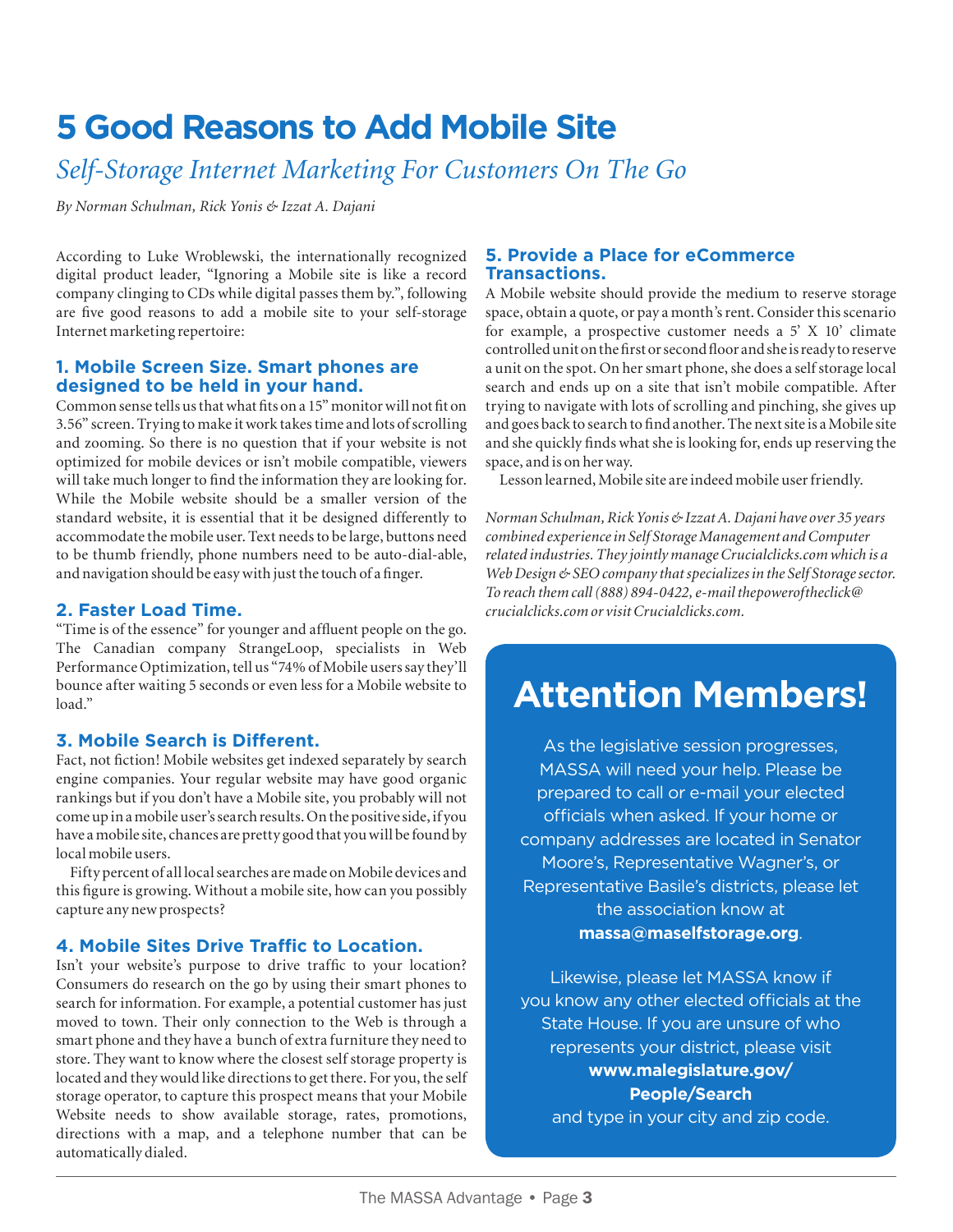## **BIG Deductions for Self Storage**

*By Mike Sawyer, Director of Marketing, OpenTech Alliance, Inc.*



#### **What is the Section 179 Deduction?**

Most people think the Section 179 deduction is some mysterious or complicated tax act when it really is quite common. Basically Section 179 of the IRS tax code allows businesses to deduct the full purchase price of

qualifying technology, and/or software (purchased, financed or leased) during the tax year. That means that if you buy a piece of qualifying equipment, you can deduct the FULL PURCHASE PRICE from your gross income.

Essentially a cost reduction of approximately 35%, onsite payment and rental stations (kiosks) and automated security and access systems have become common appliances that have been applied under the tax act.

#### **What's the point of section 179?**

Today, Section 179 is one of the few incentives included in any of the recent Stimulus Bills that actually helps small businesses. Although large businesses also benefit from Section 179 or Bonus Depreciation, the original target of this legislation was much needed tax relief for small businesses - and millions of small businesses are continually taking note and getting real benefits. In all, the government is continuing to stimulate economy by encouraging business spending and Section 179 is your portion of the government bail-out.

#### **Emphasizing the growth of automation at self-storage facilities...**

Recently, a self-storage technology white paper was co-authored and published by a number of industry professionals to reveal how self-storage owners can evaluate efficiencies and returns on investing in technology and automation. The study reveals ongoing statistics and industry trends related to the use of technology throughout self-storage and shows firsthand how facilities are benefiting from self-service automation.

#### **There is a catch!**

To qualify for the deduction, technologies purchased must be in operation by the end of the 2014 calendar year. Taking advantage of this tax savings may just be the best financial decision you make in 2014. Only 106 Working Days until Section 179 Deadline… to learn more about Section 179, visit www.section179.org or contact your personal accountant.

*Mike Sawyer is Director of Marketing at OpenTech Alliance, Inc. You can reach him at (602) 324-8655 or msawyer@opentechalliance.com* 

**To qualify for the deduction, technologies purchased must be in operation by the end of the 2014 calendar year. Taking advantage of this tax savings may just be the best financial decision you make in 2014.**

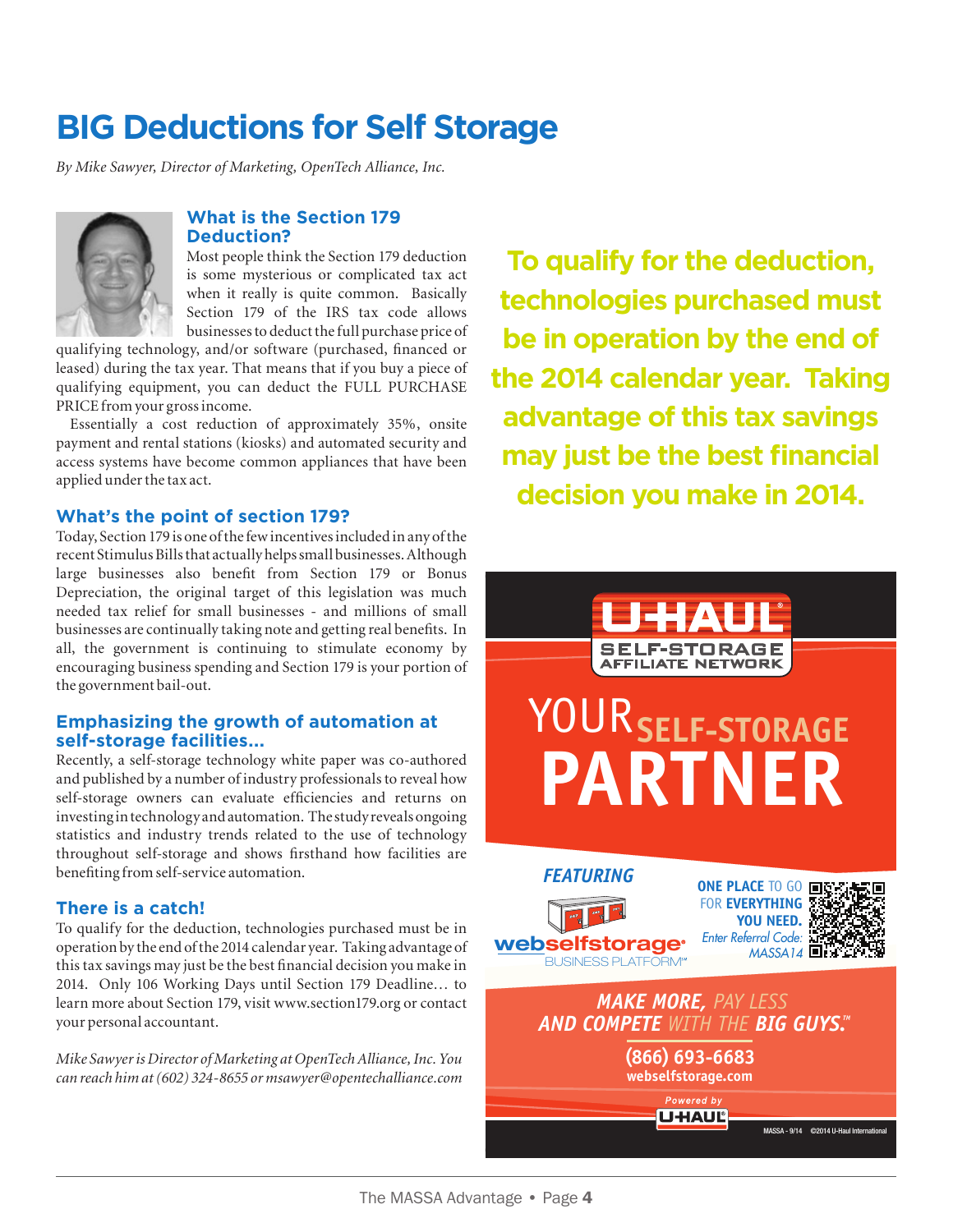## **2014 Northeast Self Storage Tradeshow HOT TOPICS: MARKETING • LEGAL • TECHNOLOGY**

#### Mohegan Sun, One Mohegan Sun Blvd., Uncasville, CT

The Massachusetts and Connecticut Self Storage Associations bring the self storage industry together for an exceptional event that includes quality education for facility owners and managers. The Tradeshow features exhibits where learning about industry-related products and services and making connections with key suppliers is easy. Network with industry suppliers and facility owners and managers during breaks and our networking lunch where the education isn't formal but the information and contacts are invaluable. Learn from our featured speakers. Our speakers are experts in their fields and are presenting on all of the self storage hot topics: marketing, legal, and technology.

Be sure to book your overnight guest room early. The accommodations are very nice and there is a lot to do at the Casino. Don't miss out. The room rate is \$169. You may book online at https://resweb.passkey.com/go/STORE14 or call reservations at 888-777-7922 and use code: STORE14

#### **OCTOBER 1, 2014**

6:00 – 7:30 p.m. Opening Reception, Margaritaville Lounge, Mohegan Sun

#### **OCTOBER 2, 2014**

Wake up with our continental breakfast and start conversations with the suppliers. Don't be late! Be sure to stay for the day.

| 8:00 a.m.   | Attendee Registration, Continental,    |
|-------------|----------------------------------------|
|             | <b>Exhibits Open</b>                   |
| $9:00$ a.m. | Welcome, Opening Remarks               |
| $9:15$ a.m. | Marketing: Status Quo to Status Grow - |
|             | The 4 Elements of Explosive Business   |
|             | Growth with Kordell Norton, CSP        |

In this humorous, highly interactive and entertaining presentation you will get insights on how to grow your business. Laugh and learn as you discover the secrets used by giant corporations to connect, and motivate their customers to take action... now. Come and get the cure for being a "best kept secret". In this session you will get:

- Ways to stand out & be noticed with easy methods of communicating your value.
- How to sell and market with no budget and win against the "big guys".
- Learn how to shorten your sales cycle and land bigger customers.

| $10:15$ a.m. | State of the Industry with Mike Scanlon, CEO/ |
|--------------|-----------------------------------------------|
|              | President Self Storage Association            |
| $10:45$ a.m. | Exhibits, Break                               |
| 12:30 p.m.   | <b>Lunch and Associations Annual Business</b> |
|              | Meetings                                      |
| $1:30$ p.m.  | Legal: The 10 Most Common Legal Mistakes      |
|              | You Can Make with Jeffry Greenberger, J.D.    |
|              |                                               |

In Jeff's practice he discovers that there are certain common misunderstandings or mistakes operators make in their day to day operations. Examples include: accidently creating a bailment over stored property, improperly handling an occupants bankruptcy, understanding the Americans with Disabilities Act, and renting to people in military service and complying with the requirements of the SCRA. Jeff has put together a list of his top 10 misunderstandings or mistakes made by operators and discusses the relevant requirements and solutions to avoid making mistakes in the future. You will be treated to a lively session, while the topic is completely serious Jeff tends to be accidentally funny making the presentation eye-opening and enjoyable to listen to. You are sure to take away examples of mistakes you should correct in your business.

| 2:45 p.m.  | Exhibits, Break                            |
|------------|--------------------------------------------|
| 3:15 p.m.  | Technology and Operations - How Changing   |
|            | Technology Can Improve Your Day-to-Day     |
|            | Business with Tom Garden, Syrasoft         |
| 4.:00 p.m. | Technology: Common Practices to Reconsider |
|            | - Always Count The Cost with Chris Baird,  |
|            | Automatit                                  |

In the world of self storage today, the internet is playing a big role in driving rentals. There has been explosive growth in companies who help storage owners succeed in that area, or has there been? Most, even well-meaning companies, may be causing long term losses when it comes to your internet equity. So, be careful to first count the cost of anything you may be doing online. Also, be aware that as you deal with more and more companies, all may be for good reasons, you need to keep track of all you do to ensure you are still maintaining the integrity of your company's website. You will learn:

- Claim your own third party listings. Why this is important?
- Is your free feature, with a link back to the provider, really free?
- Link to other websites with a strategy.
- Offer your best rates on your own website, it is the best way to go.
- Keyword stuffing and duplicate content will drop your rank. Do it right the first time!

4:45 p.m. Closing Remarks, Door Prizes, Adjourn

#### **REGISTRATION RATES**

- \$129 Members: MASSA, CTSSA, MeSSA, NHSSA
- \$149 Nonmembers

Registration link is online at www.maselfstorage.org and is open until September 26, 2014.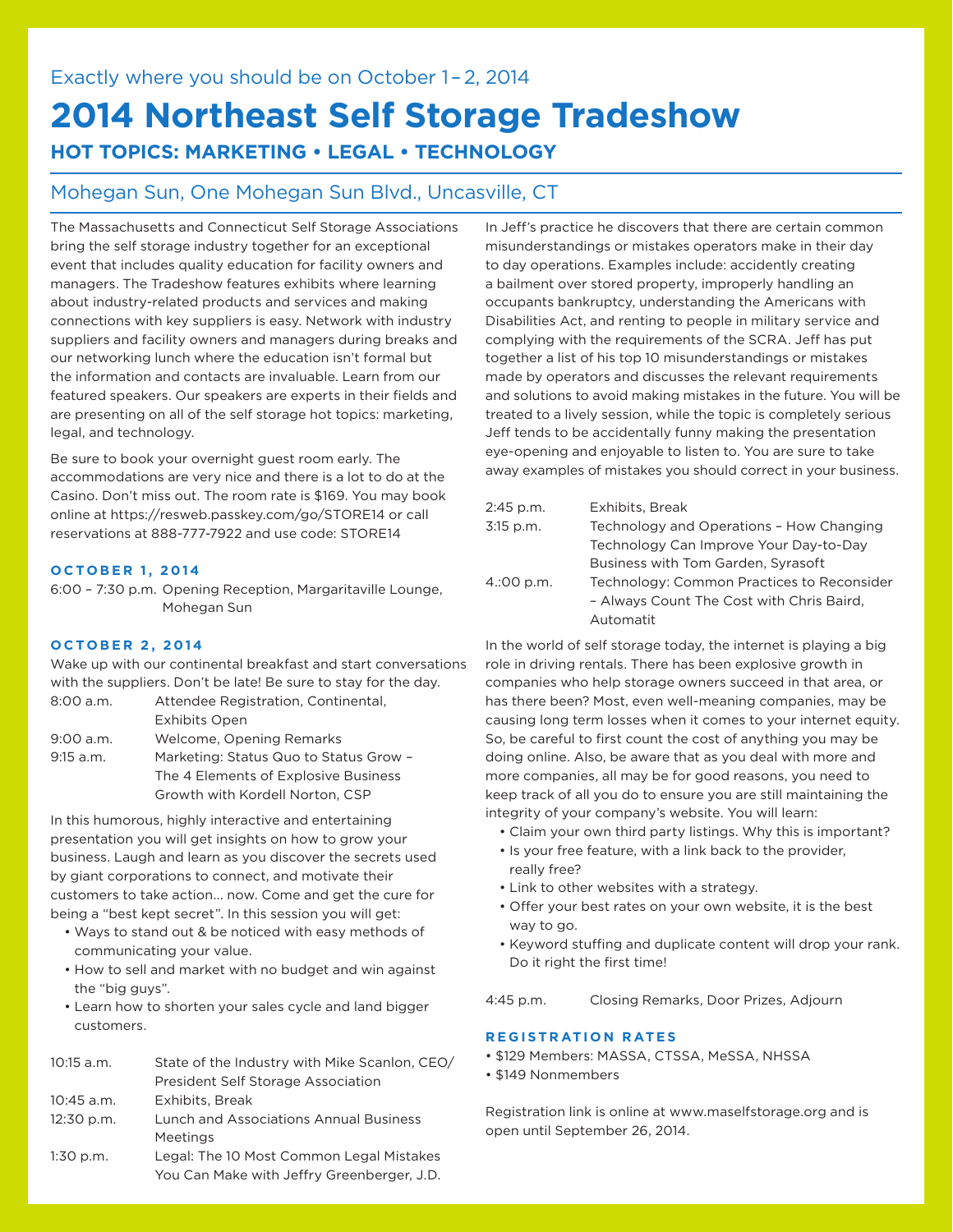#### SEARCH ENGINE OPTIMIZATION

## **How Google Crawling Works: The Steps You Can Take to Improve Your SEO**

*By Amy Daniels, StorageAhead*

When you conduct a Google search, have you noticed how quickly your results load? A typical search engine results page (SERP) takes less than one second to load. That's a pretty amazing statistic. It's even more amazing when you take into account that there are more than 60 trillion webpages out there.

So, how does Google read all those pages, and how does it determine which order to display them? The key pieces are crawling, indexing, and ranking.

In order for Google to display its index of websites, it must first develop that index. It does this with a software program, a web crawling bot known as Googlebot. The software starts by searching a few websites. From there, it visits the pages that those sites link to. This process continues until Google has accumulated hundreds of thousands of webpages. This process is called crawling.

From there, Google must decide how it wants to display these

hundreds of thousands of webpages. You likely know that you can impact the order of your website in SERP by working on your site's SEO. With more than 200 factors making up a rather complicated algorithm, Google sorts these pages by relevance according to the user's search.

And that's it. While the specifics get (much) more complicated from there, this basic process is Google's purpose. They don't accept payments to crawl your site more often or rank your page higher in SERP. Meanwhile, the success of your business is intensely affected by your website's ranking on Google.

#### **Practical applications for your storage facility**

In light of this process, how often should you be optimizing and otherwise changing your content? Jennifer Van Iderstyne, Sales & Marketing Manager at Internet Marketing Ninjas, wrote an article for Search Engine Watch with a smart reply. To summarize,

## How crawling works

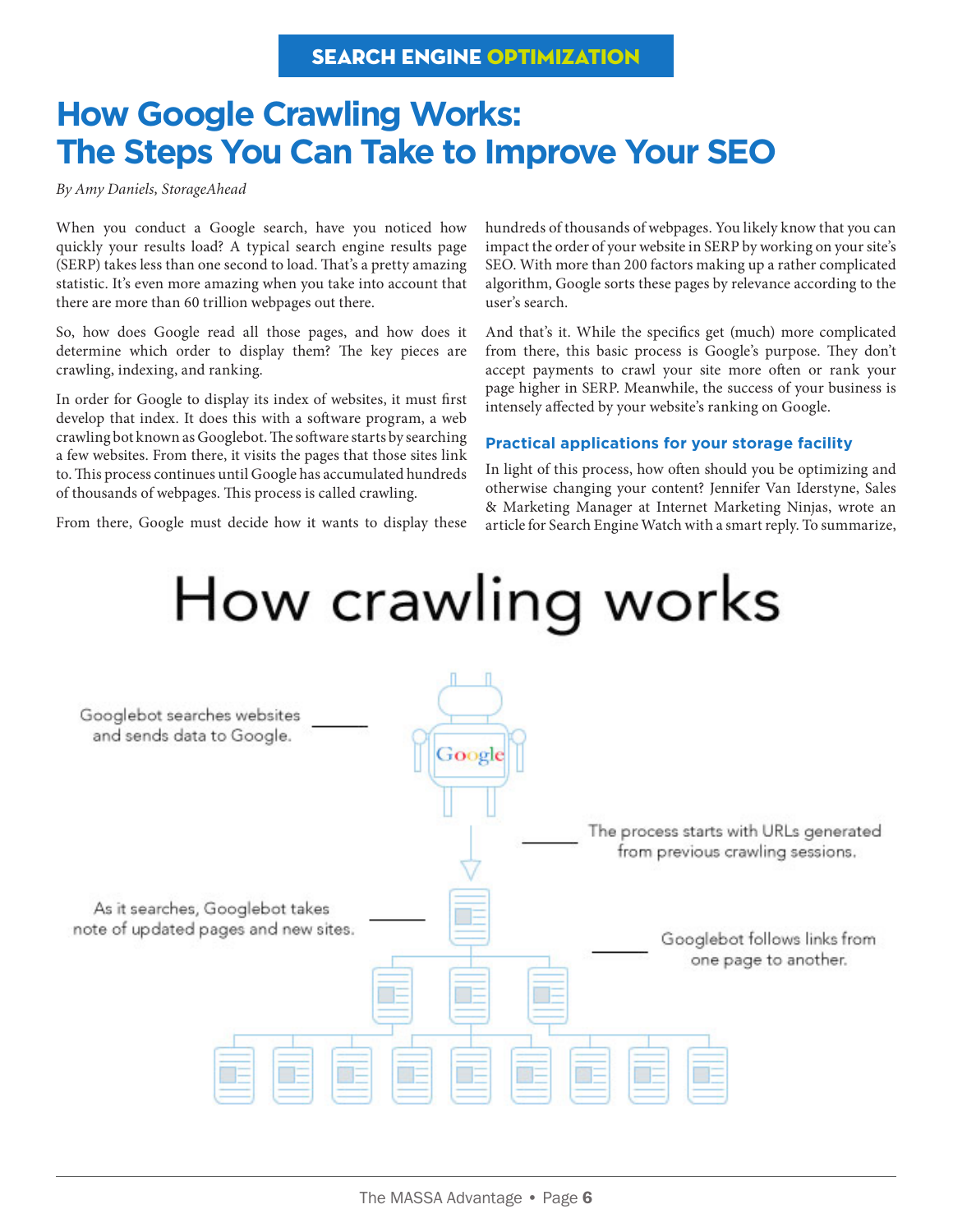she remarked that the two most appropriate times to make large changes to your site's content are when you're undergoing a redesign and when you're switching providers.

One thing is clear, however. The time to make changes to your website is not when you're afraid because your rankings have changed. Many facility owners assume that a drop means they need to start gushing their pages with keywords, locations, and over optimized title tags. If their rankings don't change the next day, they rush out another series of changes. They'll usually repeat this process until they get too frustrated to continue. In the end, it doesn't get them the results they were looking for. That's because their approach was based on feelings rather than data.

#### **Use data to make your decisions**

If you suddenly see a dip in your rankings, it's time to analyze your data. You can do this in Google Analytics or with the help of your account manager. The key is to identify what caused those drops – because if it isn't keywords, overpopulating your page with more keywords won't help.

As you do this, think about trends in your community, trends in self storage, any changes you've made to your facility, your offline efforts, new marketing campaigns, and more. Make sure every decision you make is backed with research, or work with a professional to experiment a bit.

Justifying decisions with data will help you in the short-term, but it will reap benefits tenfold in the long-term. It certainly takes more time, but when you understand every change you've made and why, SEO becomes less of a guessing game – it becomes a challenge that you're able to conquer.

#### **Round out your SEO efforts**

Tell me if this sounds like you: You want to earn more customers for your storage facility. You'll do what it takes to make that happen, but you already have plenty of responsibilities that need to occur to make that happen. Buzzwords like SEO and social media certainly sound important, but you're focusing on your customers and your product. You honestly don't have the energy, knowledge, or resources to tackle these new projects.

That's not a bad place to be. If you forsake your current tenants and stop your offline marketing efforts just so you can learn some new technology tricks, your business will surely suffer. So is there a solution?

There are some elements of SEO that you can easily control. But there are many technical factors, as well, as demonstrated in this pie chart. If you're feeling frustrated that your online presence isn't what you want it to be, it's time to partner with professionals who focus exclusively on web marketing and technology.

#### **Instead of frantic site tweaks, what can you focus on?**

some steps you can take to improve your online presence. Here are a few thoughts to consider:

*Capitalize on what you're doing well.* Remember that your website should be showing up for a few different Google searches. Perhaps you're a storage facility that offers RV parking in Tallahassee, Florida. You've dropped for the term "self storage Tallahassee" – but you've started receiving more hits to your site from the phrase "Tallahassee RV storage." Now is the perfect time to add more information about your RV storage or launch a marketing campaign focused on vehicle parking.

*Earn PageRank for your site.* PageRank is a number between 1 and 10 that Google assigns to your website. Its main influencing factor is links: the number of links to your site and the quality of those sites linking to you. You can add all the content you want to your webpages, but a link from your Self Storage Association, a nearby university, your city's website, Inside Self-Storage, or any other authority related to your industry will greatly influence your PageRank. While the process for earning such a link is a large enough topic to warrant an entire article, the short version is that you need to convince these websites that your site provides some sort of value to them – whether that's with news about your facility or resources for renters.

*Add content in new ways.* A blog isn't the only way to add content to your site. Ever since the release of Google's release of Hummingbird in 2013, this fact is becoming more evident. Start asking yourself questions like: What do my customers usually ask about on the phone? What's my facility's best feature? If I were a lead and I visited my site, what would I feel is missing? Then add that information to pages like "Storage Tips," "FAQ," or "About."

#### **SEO is ongoing and never ending**

Above all, what I'm trying to help you understand is the large magnitude of SEO. A change you make to your website today won't be reflected on Google today (or even for a few weeks, most likely). If your rankings start to drop, you're going to have to do some hunting to find out why, exactly, this occurred.

Make active changes to your website, and do it alongside a team of designers, SEO experts, writers, account managers, and engineers. Once you've made any content tweaks that you need, it's time to move down your list of ever expanding SEO tasks. And then, when you've done everything you think you can, it's time to check data on the content you added a few months ago. There will never really be a time when you're done making your website better. There will just be a time when you have applicable data to help you determine where to go next.

*Amy Daniels is the content writing manager at StorageAhead, the leader in self storage web technology. She combines self storage industry research, powerful web marketing strategies, and small business experience to cultivate the growth of facilities nationwide.*

While you can't do everything on your own, there certainly are